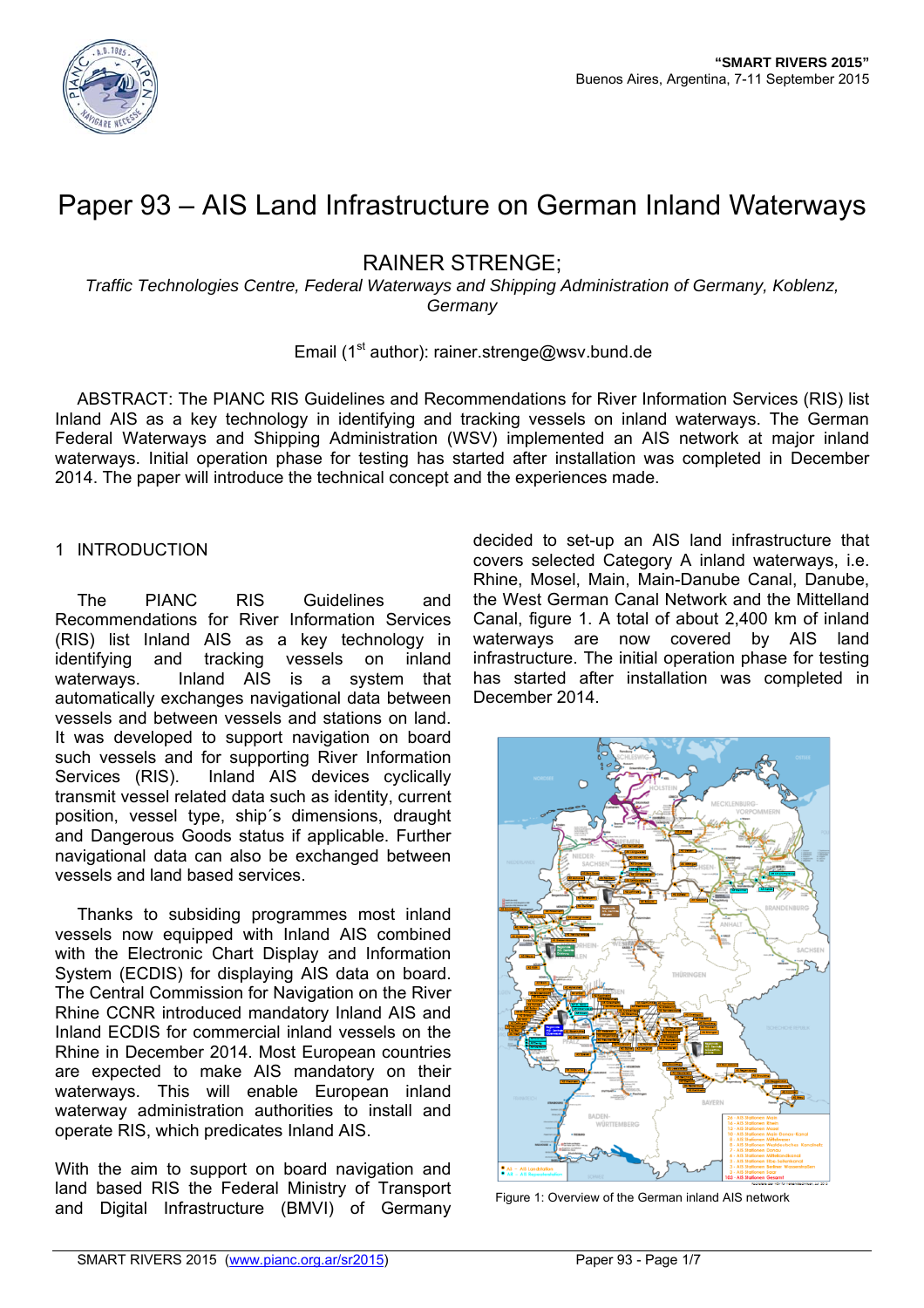



# 2 RIS IN Germany

Inland AIS has been developed to support on board navigation and shore based RIS services in inland navigation. Due to the data provided and its periodic reporting behaviour, Inland AIS ship borne mobile stations inform about the psitions of the ship, its identity, size and draught as well as its vessel type. Also navigation related information can be exchanged between land and ship via Inland AIS land infrastructure. As information content and the data exchange are standardised, those data can easily be provided to RIS services, where information is required about navigation related ship data, traffic situation in the waterway or ship movements. The services and systems which have been implemented in Germany in recent years are a good basis for the use of RIS. Some RIS are actually already in use, and improvements and developments are being implemented or planned.

- Traffic monitoring at Oberwesel inland VTS Centre - to support radar surveillance in the gorges sector of the Rhine River,figure 2;
- Information services to derive actual traffic situation and provide means for the provision of safety related information to the vessels;
- Lock management to support advanced lock planning and to allow feedback to vessels approaching regarding suitable time of arrival to avoid unnecessary waiting time, figure 3:
- Calamity abatement to provide the positions of the vessel affected and an actual traffic situation in case of an accident;
- Waterway statistics to provide data about the traffic and the usage of the fairway;
- Ship reporting to simplify reporting via VHF at certain reporting points by using automatically derived AIS position reports;
- Waterway charges to allow for the reexamination of the exact distance travelled by the vessel and an automated billing procedure;

 Analyses for the optimisation of the fairway to provide data about the traffic flow, vessel characteristics (size) and areas used in the fairway as a basis for further development of the waterways.



Figure 2: AIS data display in Oberwesel Inland VTS Centre



 Figure 3: Optimizing lock management on the basis of AIS data Danube River (pilot project)

İt should be noted, that none of the mentioned services will use Inland AIS as a sole mean but Inland AIS will provide valuable additional functionality to ease the task of the RIS operators and improve the services provided.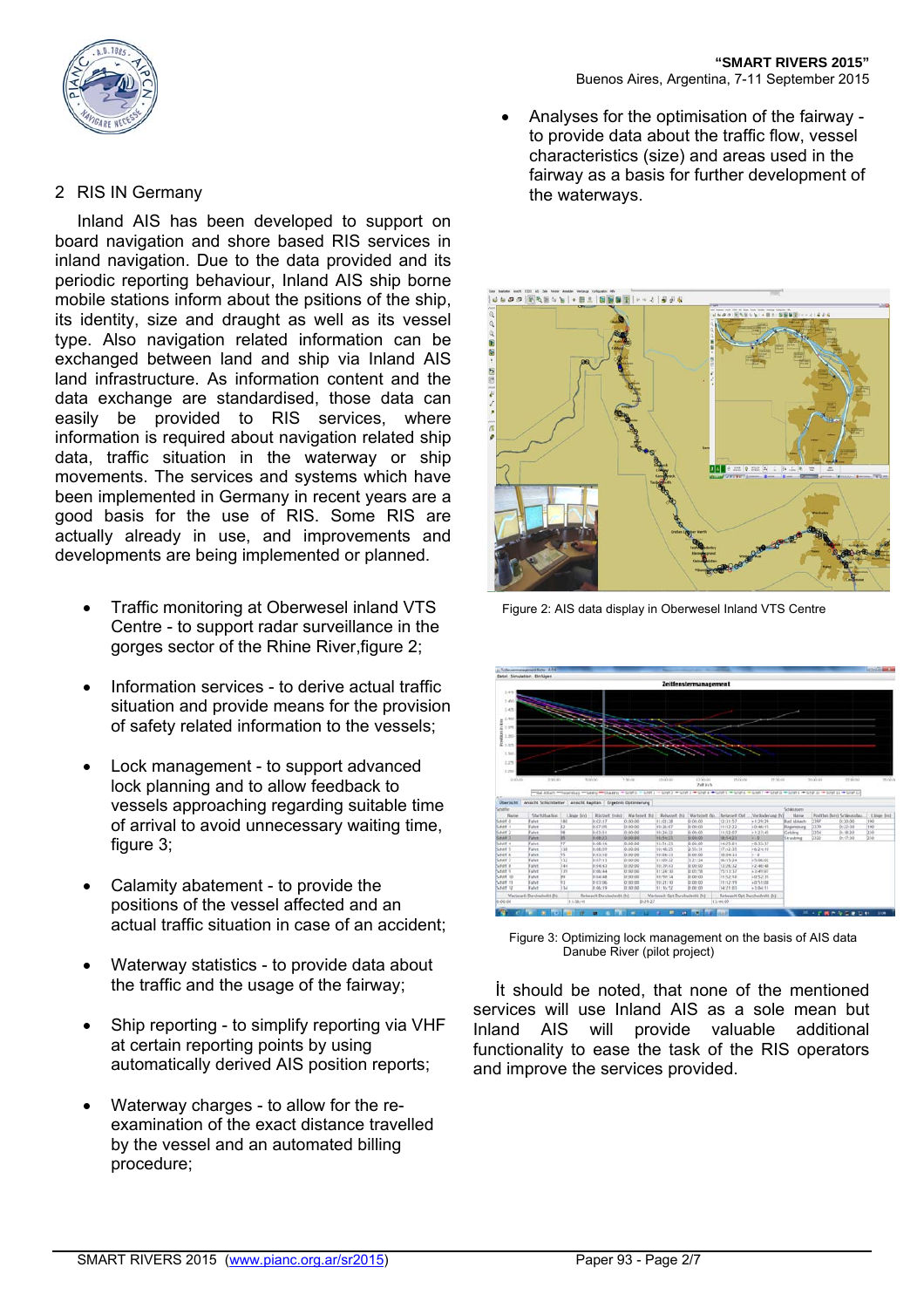

# 3 TECHNICAL CONCEPT

# 3.*1 System components*

The Inland AIS infrastructure was designed in compliance with PIANC RIS Guidelines, the IALA Recommendation A-124 "On the AIS Service" and the UNECE Res. No. 63 "International Standard for Vessel Tracking and Tracing (VTT).

The main components of the Inland AIS infrastructure are:

- Inland AIS land stations;
- Inland AIS repeater stations;
- Regional AIS servers ;
- Test and evaluation centre.

Figure 4 provides an overview about the general structure of the system.



Figure 4: General structure of the AIS network

## 3.1.1 *AIS land stations*

The AIS land stations are the transmitter/ receivers located along the fairways. Ensuring a comprehensive VHF radio coverage of the assigned waterways is a precondition for a good working system. At first the AIS land-based station locations had to be identified. However, the existing infrastructure of the Nautical Information Radio (NIF), i.e. equipment cabinet, antennae masts, power supply and land line data communication equipment, have been used. Field strength tests conducted for the NIF service was used to verify the selected locations. The NIF service makes use of the same frequency band as Inland AIS so the radio propagation conditions are comparable. These data were used to draft an expected radio coverage chart as a basis to determine AIS land station locations, figure 5.



 Figure 5: Overlapping service areas with regard to radio propagation at Saar River

The overlapping of service range areas of the individual AIS land stations were planned for two reasons: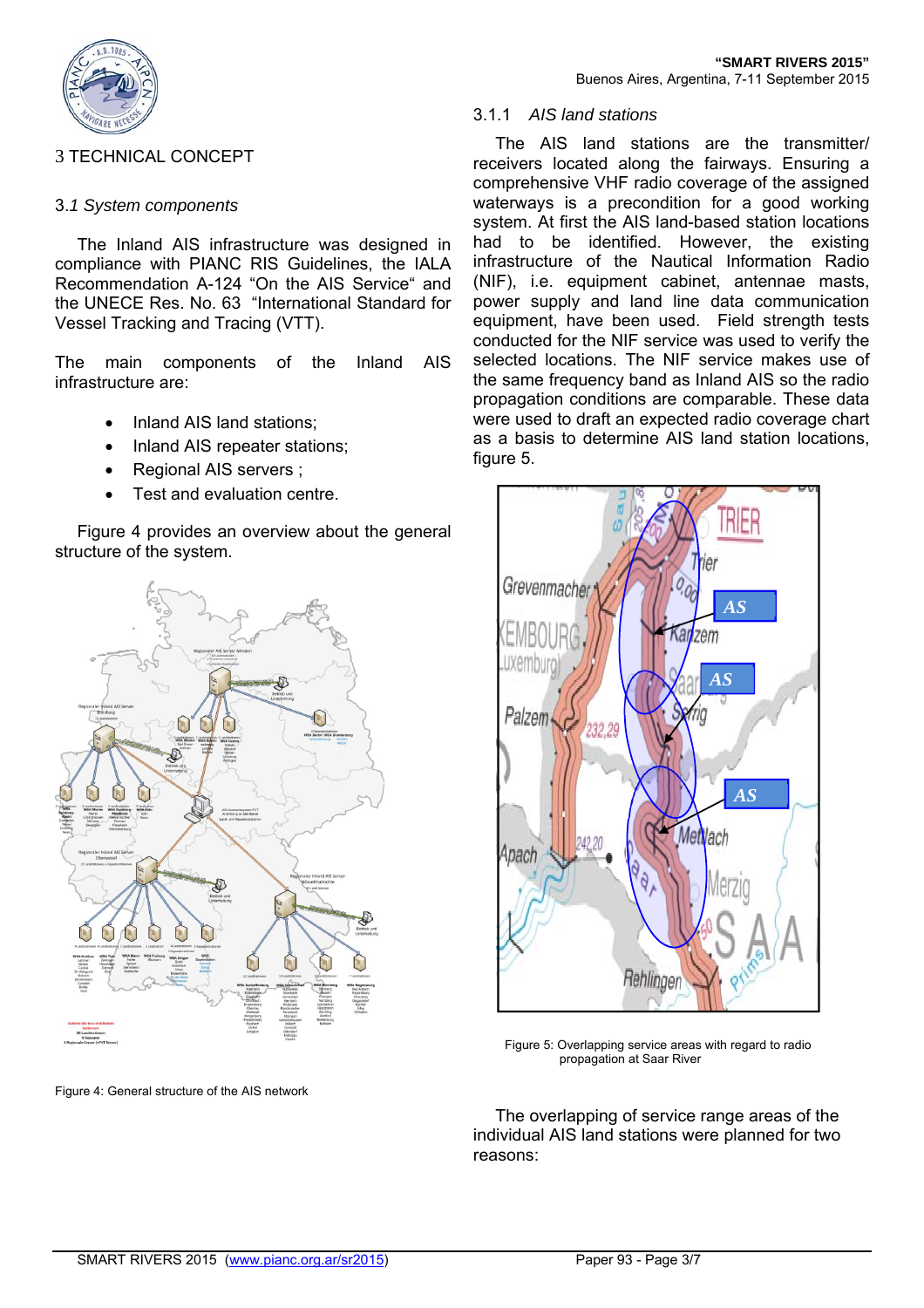

- Redundancy in the event of a land station has a malfunction;
- Compensate to changing radio propagation conditions due to weather and regional interference. These changes can be handled by enlarged and partially overlapping service areas

The Inland AIS land stations design should be as less complex as possible and should ensure a long service live cycle with low maintenance:

- An minimum of robust and reliable components at the remote AIS land stations
- No processing units as this would lead to greater maintenance and service requirements
- Data processing were to be carried out in the regional AIS centres insofar as possible;
- Monitoring components were to be installed in the regional AIS centres.

The Individual components must ensure less maintenance:

- Configuration of all components is handled remotely via network and standard browser;
- A power switch that turns the power supply on and off via the network is to be able to minimise on site presence of maintenance personel;
- Monitoring software to support remote control of the components
- Quickly replace of failed individual components.

.

The system must be designed to have a long life cycle:

- Monitoring software with defined standard messages;
- Minimal number of components (duplication only of some major components).
- Minimal specified mean time between failures (MTBF) of each component;
- Less mechanical moving components (hard discs, drives).

The system must be expandable to fulfil further demands:

- Uninterruptible Power Supply (UPS), with long lives accumulators to be used;
- Duplication of AIS base station in a later stage must be possible;
- Installation to be in 19 inch control cabinets to offers reserve space for expansion;
- The UPS equipment must allow extension with additional accumulator packs.

Figure 6 indicates the structure of an AIS land stations.



Figure 6: AIS land station

# 3.1.2 *Repeater stations*

AIS repeaters are to be used where topography restricts ship to ship radio communication, e.g. in mountainous areas. AIS repeater stations transmit AIS messages they receive; they thus extend the range of AIS shipborne devices as their antennae are usually at higher locations. This extended range ship to ship communication presumes higher reliability and availability of repeater stations than for standard AIS stations. The availability should be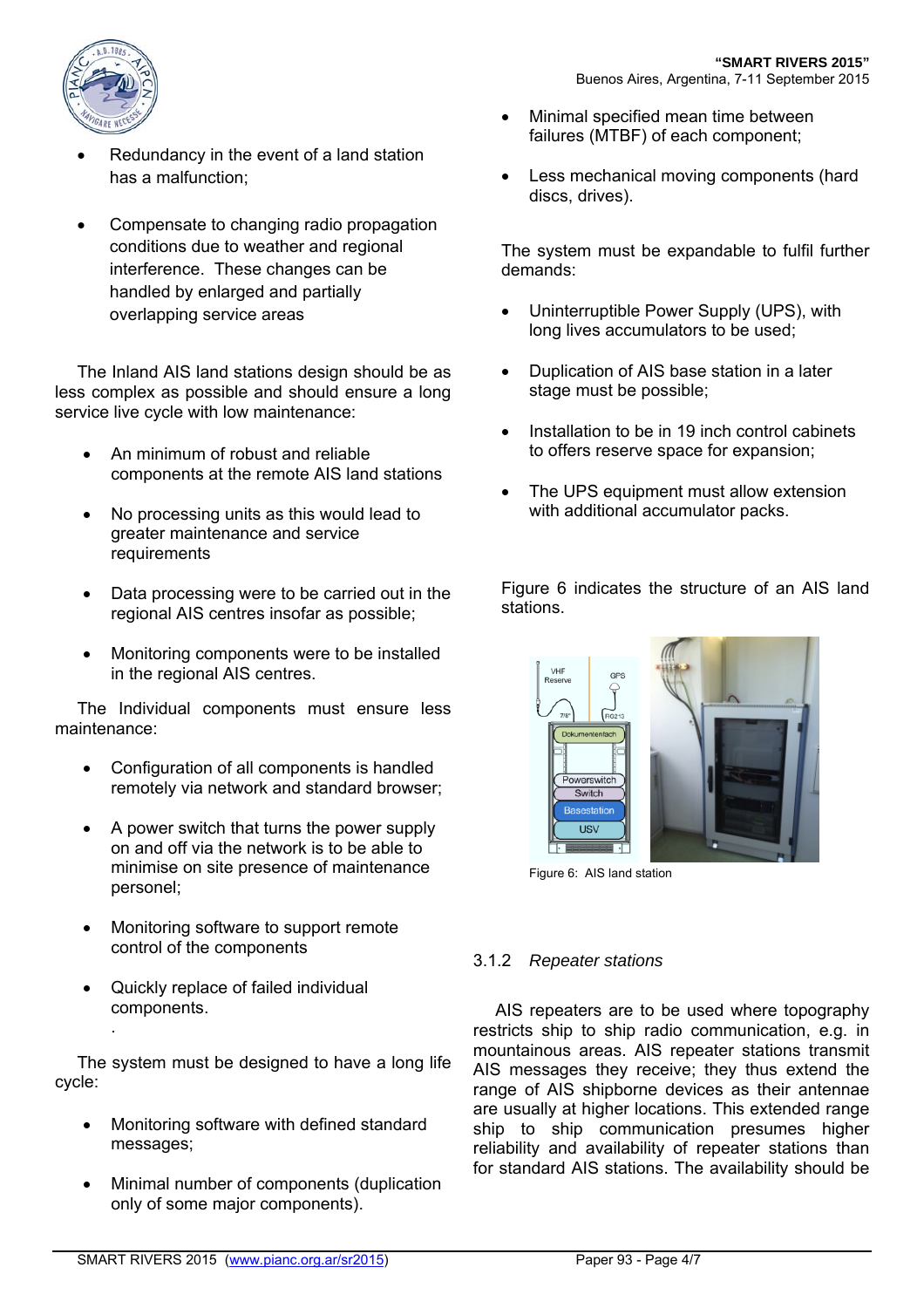

99.75%. Therefore hardware components of AIS repeater station are doubled, figure 7.

If several repeater stations are used in the same geographical area this may cause radio channel overload due to internecine transmission of AIS messages between individual repeater stations. Therefore, a so called intelligent repeater has been developed to prevent this overload. Intelligent repeaters are software modules that process received AIS messages in a predetermined way. Intelligent repeaters ensure that an AIS message is only retransmitted once. This lightens the load on the radio channels concerned and makes the information involved available to all.

configuration of the connected components of the inland AIS land infrastructure (figure 8)



Figure 8: Regional AIS server architecture



Figure 7: AIS repeater station

#### 3.1.3 *Regional AIS servers*

Inland AIS land stations are connected to the AIS server in the regional AIS centre via the closed circuit land line internal data communication network of the Federal Waterways and Shipping Administration. Data collection, processing and recording are done at the regional AIS centre. Message filtering, message routing, reporting interval monitoring, data evaluation and control and status display are provided by the AIS server. The so called Logical AIS Shore Station (LSS) constitutes the interface between the inland AIS land based service and other RIS services. . The LSS provides messages received by the AIS infrastructure to the connected RIS services and forwards messages from connected RIS services to AIS land stations for transmission to a specific vessel or to all vessels in a defined geographical area.. The regional AIS centre provides also a status and maintenance tool for remote control and

The regional AIS centres are co-located at existing VTS centres or NIF centres to exploit existing infrastructure (figure 9).



Figure 9: Regional AIS server, Hardware and Display for control and maintenance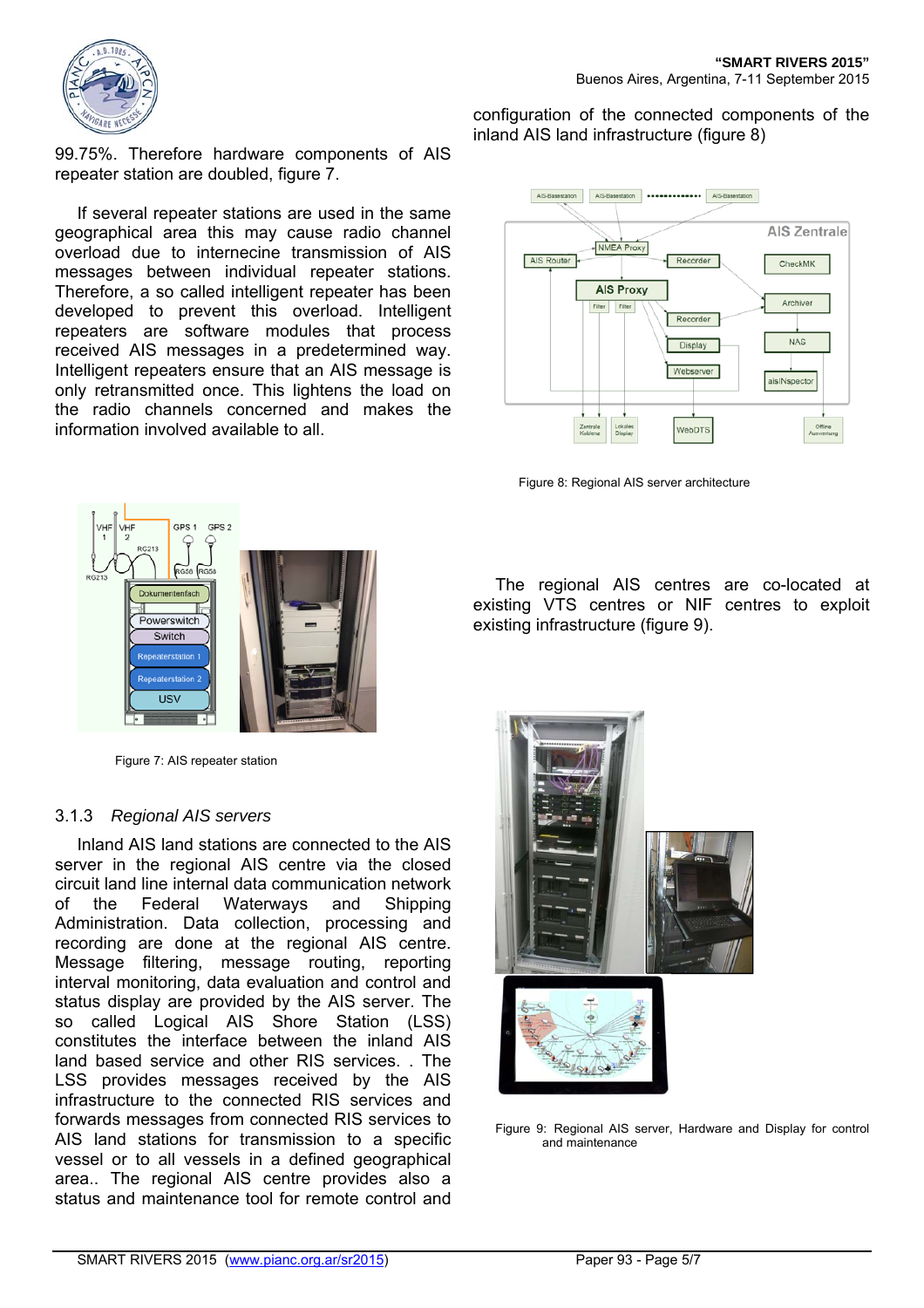

#### 3.1.4 *Test and evaluation centre*

The Test and evaluation centre (figure 10) has the following tasks:

- system monitoring;
- system and fault analysis;
- statistical evaluation;
- configuration of individual components;
- system software component management;

Figure 11: indicates one example of monitoring

Serving as a test platform.



Figure 10: Test and evaluation centre



#### *3.2 Project set-up a AIS land infrastructure*

The project establishing an AIS land was initiated in 2013 following a decision of the Ministry of Transport and Digital Infrastructure (BMVI). The project was special funded by the Government (Federal Infrastructure Acceleration Programme II). The call for tender for establishing the Inland AIS land infrastructure was split into two parts:

- Set-up of 86 AIS land stations and 9 AIS repeater stations;
- Set-up 4 regional AIS servers and the test and evaluation centre.

Kick-off was in March 2014. Initial operation phase for testing has started after installation was completed in December 2014.

#### *3.3 Experience made*

Since beginning of the test phase the Inland AIS land stations are in operation and deliver received AIS messages to the regional AIS centres. The repeater stations at the Rhine River are in operation and ensure comprehensive AIS coverage for supporting navigation in the mountainous region of the Rhine. The availability of individual components of the Inland AIS land infrastructure and the overall system availability are recorded and evaluated in the central test and evaluation centre. The system shows the expected performance. However, according to the experiences made some adjustments should be considered.

#### *3.3.1 Land line data communication network*

One challenge has been connecting the AIS shore stations to the existing closed circuit land line internal data communication network of the Federal Waterways and Shipping Administration. The data transfer between the stations is based on a virtual private network employing Ethernet technology for the protocol. The delay time of some seconds measured of the data delivered seems to be not acceptable for possible time critical applications. Therefore the network performance must be designed according to the demands of the services provided.